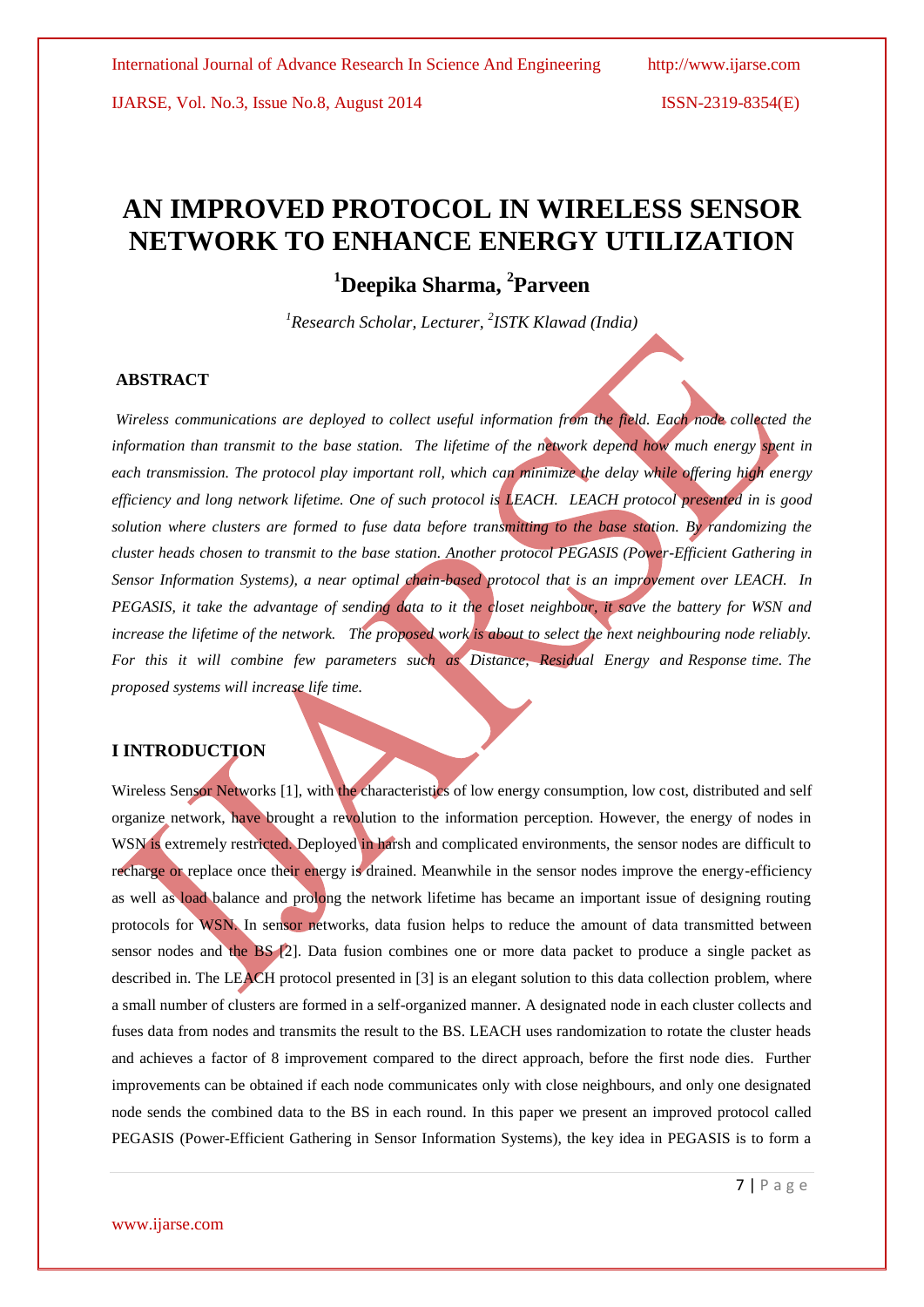#### IJARSE, Vol. No.3, Issue No.8, August 2014 ISSN-2319-8354(E)

chain among the sensor nodes so that each node will receive from and transmit to a close neighbour. Gathered data moves from node to node, get fused, and eventually a designated node transmits to the BS. Nodes take turns transmitting to the BS so that the average energy spent by each node per round is reduced however, with the radio communication energy parameters; a simple chain built with a greedy approach performs quite well. The PEGASIS protocol achieves between 100 to 300% improvement when 1%, 20%, 50% and 100% of nodes die compared to the LEACH protocol.

#### **II RADIO MODEL FOR PEGASIS**

In this model, a radio dissipates =  $100pJ/m$  for the transmitter amplifier and transmitter and receiver dissipates 50nJ/bit.The radios have power control and can expend the minimum required energy to reach the intended recipients. The radios can be tumed off to avoid receiving unintended transmissions. An  $r^2$  energy loss is used due to channel transmission. The equations used to calculate transmission costs and receiving costs for a k-bit message and a distance d are shown below:

Transmitting and Receiving is also a high cost operation, therefore, the number of receives and transmissions should be minimal.

In our simulations,

#### **Transmitting**



It is assumed that the radio channel is symmetric so that the energy required to transmit a message from node i to node j is the same as energy required to transmit a message from node j to node i for a given signal to noise ratio.

$$
E_{RX}(k) = E_{elec} \times k \tag{iv}
$$

It is assumed that the radio channel is symmetric so that the energy required to transmit a message from node i to node j is the same as energy required to transmit a message from node j to node i for a given signal to noise ratio.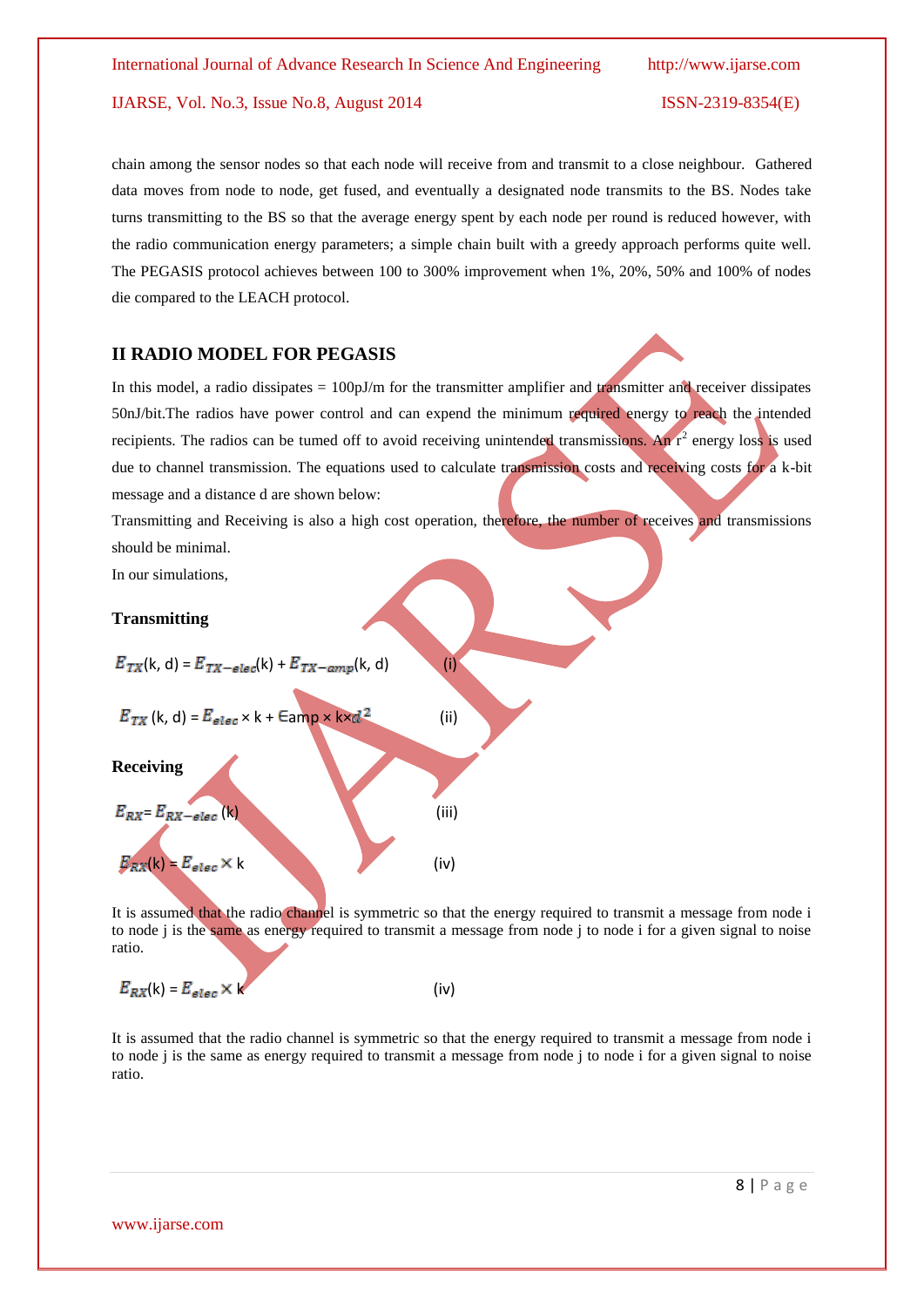IJARSE, Vol. No.3, Issue No.8, August 2014 ISSN-2319-8354(E)

#### **III ENERGY COST ANALYSIS FOR DATA GATHERING**

The cost of data gathering from a sensor web to the distant BS. Recall that the data collection problem of interest is to send a k-bit packet from each sensor no& in each round. Of course, the goal is to keep the sensor web operating as long as possible. A fixed amount of energy is spent in receiving and transmitting a packet in the electronics, and an additional amount proportional to d2 is spent we transmitting a packet. There is also a cost of 5nJ/message for data fusion. With the direct approach, all nodes transmit directly to the BS which is usually located very far away. Therefore, every node will consume a significant amount of power to transmit to the BS in each round. Since the nodes have a limited amount of energy, nodes will die quickly, causing the reduction of the system lifetime. As observed in [3], the direct approach would work best if the BS is located close to the sensor nodes or the cost of receiving is very high compared to the cost of transmitting data. For the rest of the analysis, we assume a 100-node sensor network with the BS located far away. In this scenario, energy costs can be reduced if the data is gathered locally among the sensor nodes and only a few nodes transmit the fused data to the BS. This is the approach taken in LEACH, here clusters are formed dynamically in each round and cluster-heads (leaders for each cluster) gather data locally and then transmit to the BS. Cluster-heads are chosen randomly, but all nodes have a chance to become a cluster- head in LEACH, to balance the energy spent per round by each sensor node. For a 100-node network in a 50m x 50m field with the BS located at (25 & 150), which is at least l00m from the closest node, LEACH achieves a factor of 8 improvement compared to the direct approach in tams of number of rounds before the fist node dies. Although this approach is about 8x better than the direct transmission, there is still some room to save even more energy. The cost of the overhead to form the clusters is expensive. In LEACH, in every round 5% of nodes are cluster-heads, and they must broadcast a signal to reach all nodes. In addition, several cluster-heads transmit the fused data from the cluster to the distant BS. Further improvement in energy cost for data gathering can be achieved if only one node transmits to the BS per round and if each node transmits only to local neighbours in the data fusion phase. This is done in the PEGASIS protocol to obtain an additional factor of 2 or more improvement compared to LEACH. For the 100-node network shown in Figure 1, we can determine a bound on the maximum number of rounds possible before the fist node dies. In each round, every no & must transmit their packet and some node must receive it. So, eachnode spends two times the energy cost for electronics and some additional cost depending on how far a node transmits. Since some node must transmit the fused message to the BS in each round, on the average each node must incur this cost at least once every 100 rounds.

### **IV IMPROVEMENT IN PEGASIS**

Figure here graph shows that communication is performed 4000 times with each node has energy .4 and there are 100 nodes for communication now below graphs shows comparison between alive nodes of network after using pegasis protocol with 4000 rounds of communication and alive nodes of modified network after using pegasis protocol with 4000 rounds of communication and get improvement in wireless sensor network